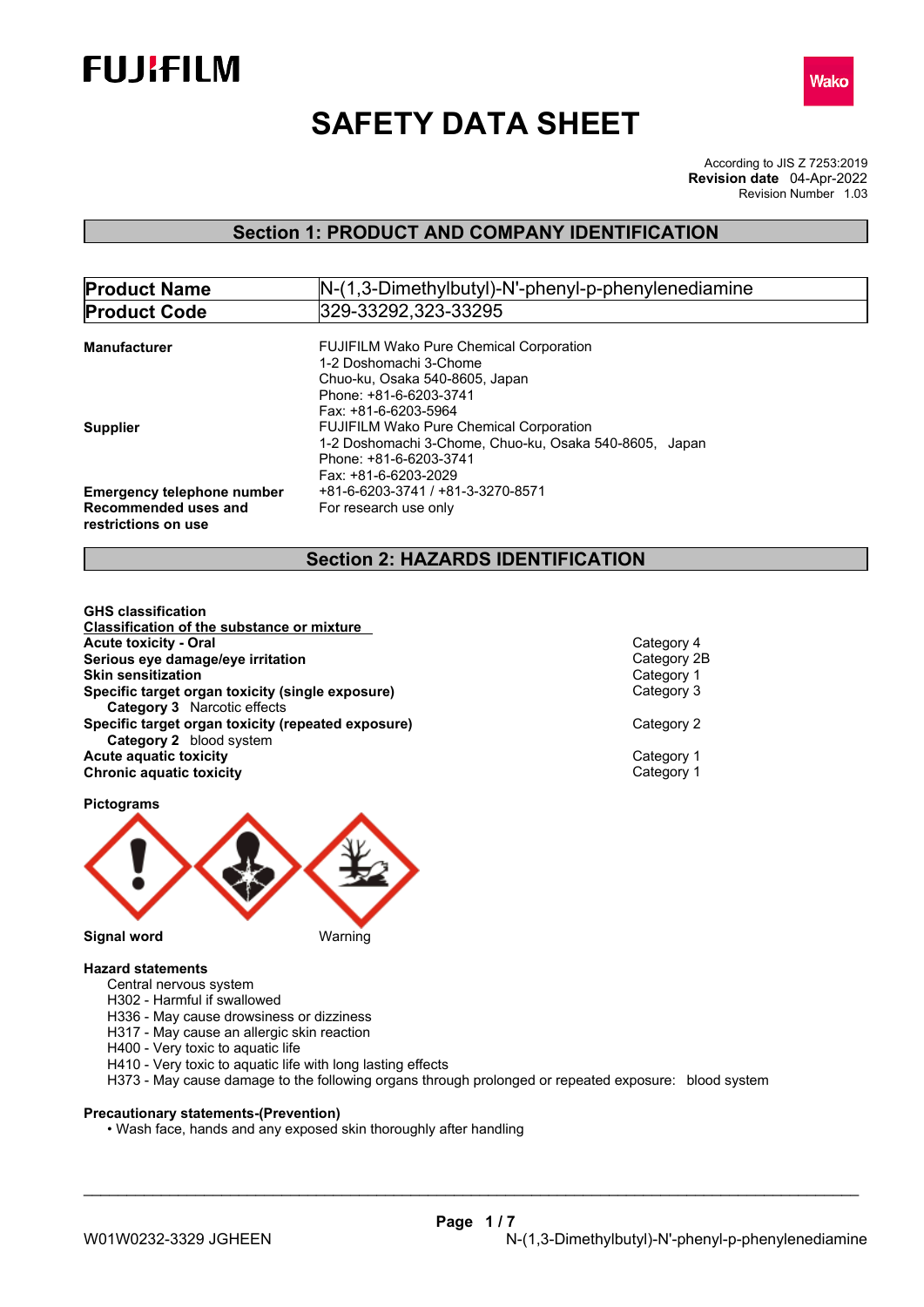- Do not eat, drink or smoke when using this product
- Contaminated work clothing should not be allowed out of the workplace
- Wear protective gloves
- Do not breathe dust/fume/gas/mist/vapors/spray
- Use only outdoors or in a well-ventilated area
- Avoid release to the environment

# **Precautionary statements-(Response)**

- Get medical advice/attention if you feel unwell
- IF IN EYES: Rinse cautiously with water for several minutes. Remove contact lenses, if present and easy to do. Continue rinsing
- If eye irritation persists: Get medical advice/attention
- IF ON SKIN: Wash with plenty of soap and water
- If skin irritation or rash occurs: Get medical advice/attention
- Wash contaminated clothing before reuse
- IF INHALED: Remove victim to fresh air and keep at rest in a position comfortable for breathing
- Call a POISON CENTER or doctor/physician if you feel unwell
- IF SWALLOWED: Call a POISON CENTER or doctor/physician if you feel unwell
- Rinse mouth
- Collect spillage

# **Precautionary statements-(Storage)**

- Store in a well-ventilated place. Keep container tightly closed
- Store locked up

**Precautionary statements-(Disposal)**

• Dispose of contents/container to an approved waste disposal plant

### **Others**

**Other hazards** Not available

# **Section 3: COMPOSITION/INFORMATION ON INGREDIENTS**

**Single Substance or Mixture** Substance

# **Formula** C18H24N2

| <b>Chemical Name</b>         | Weight-% | Molecular weight | <b>ENCS</b>      | <b>ISHL No.</b> | CAS RN   |
|------------------------------|----------|------------------|------------------|-----------------|----------|
| $N-(1,3-Dimethylbutyl)-N'-l$ | 96       | 268.40           | $(3)-368(3)-136$ | ハま<br>ムベ        | 793-24-8 |
| phenyl-p-phenylenediam       |          |                  |                  |                 |          |
| ıne                          |          |                  |                  |                 |          |

**Note on ISHL No.:** \* in the table means announced chemical substances.

**Impurities and/or Additives:** Not applicable

# **Section 4: FIRST AID MEASURES**

**Inhalation**

Remove to fresh air. If symptoms persist, call a physician.

# **Skin contact**

Wash off immediately with soap and plenty of water. If symptoms persist, call a physician.

### **Eye contact**

IF IN EYES: Rinse cautiously with water for several minutes. Remove contact lenses, if present and easy to do. Continue rinsing. Immediate medical attention is required.

#### **Ingestion**

Rinse mouth. Never give anything by mouth to an unconscious person. Call a physician or poison control center immediately. Do not induce vomiting without medical advice.

### **Protection of first-aiders**

Use personal protective equipment as required.

# **Section 5: FIRE FIGHTING MEASURES**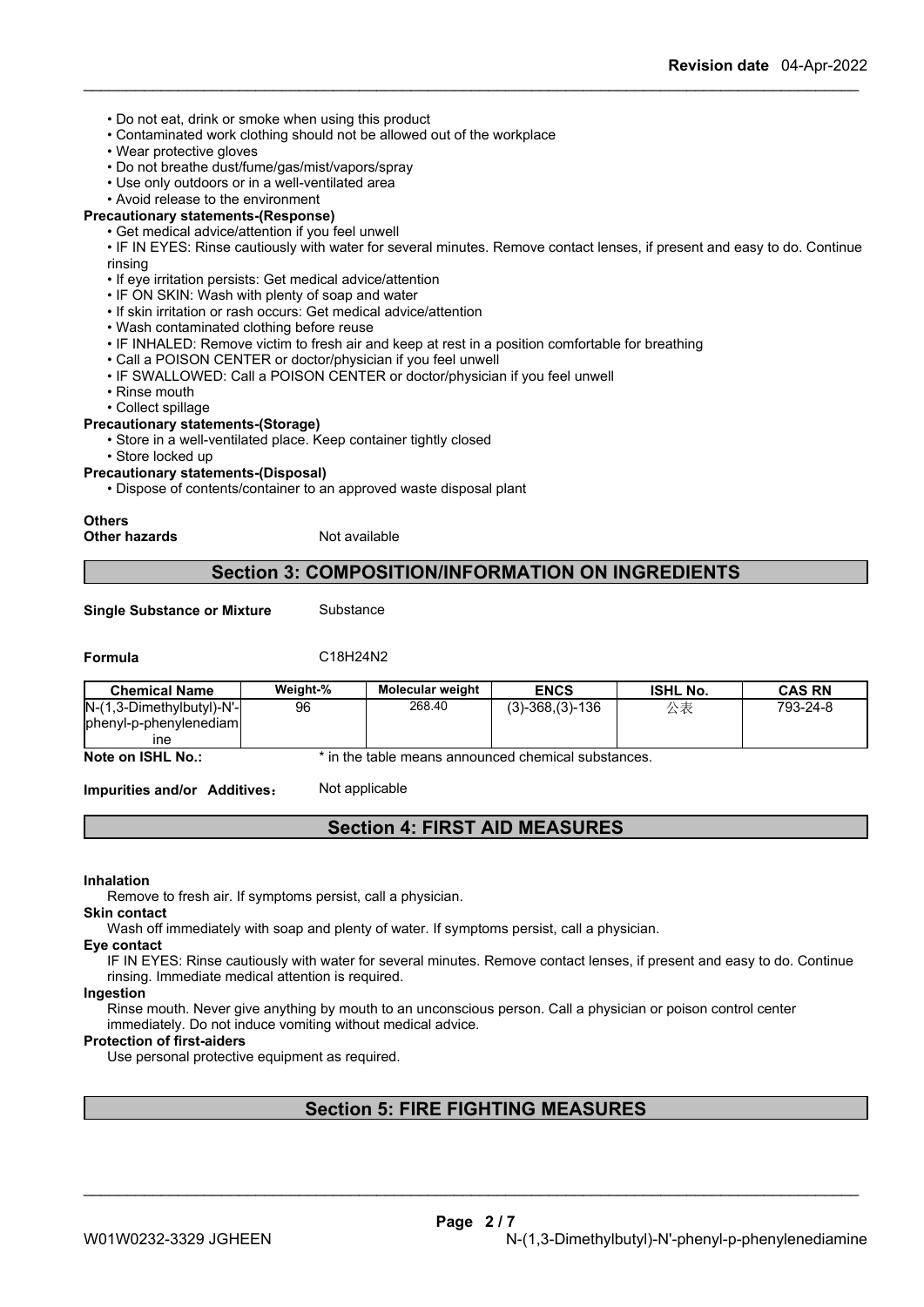### **Suitable extinguishing media**

Water spray (fog), Carbon dioxide (CO2), Foam, Extinguishing powder, Sand

**Unsuitable extinguishing media**

No information available

**Specific hazards arising from the chemical product**

Thermal decomposition can lead to release of irritating and toxic gases and vapors.

**Special extinguishing method**

No information available **Special protective actions for**

**fire-fighters**

Use personal protective equipment as required. Firefighters should wear self-contained breathing apparatus and full firefighting turnout gear.

# **Section 6: ACCIDENTAL RELEASE MEASURES**

### **Personal precautions, protective equipment and emergency procedures**

For indoor, provide adequate ventilation process until the end of working. Deny unnecessary entry other than the people involved by, for example, using a rope. While working, wear appropriate protective equipments to avoid adhering it on skin, or inhaling the gas. Work from windward, and retract the people downwind.

### **Environmental precautions**

To be careful not discharged to the environment without being properly handled waste water contaminated.

**Methods and materials for contaminent and methods and materials for cleaning up**

Sweep up and gather scattered particles, and collect it in an empty airtight container.

# **Recoverly, neutralization**

No information available

# **Secondary disaster prevention measures**

Clean contaminated objects and areas thoroughly observing environmental regulations.

# **Section 7: HANDLING AND STORAGE**

### **Handling**

#### **Technical measures**

Avoid contact with strong oxidizing agents. Use with local exhaust ventilation.

### **Precautions**

Do not rough handling containers, such as upsetting, falling, giving a shock, and dragging Prevent leakage, overflow, and scattering. Not to generate steam and dust in vain. Seal the container after use. After handling, wash hands and face, and then gargle In places other than those specified, should not be smoking or eating and drinking Should not be brought contaminated protective equipment and gloves to rest stops Deny unnecessary entry of non-emergency personnel to the handling area

### **Safety handling precautions**

Avoid contact with skin, eyes or clothing. Use personal protective equipment as required.

### **Storage**

# **Safe storage conditions**

| <b>Storage conditions</b> | Keep container protect from |
|---------------------------|-----------------------------|
| Safe packaging material   | Glass                       |
| Incompatible substances   | Strong oxidizing agents     |

Keep container protect from light itightly closed in well ventilated cool place under 25°C **Strong oxidizing agents** 

# **Section 8: EXPOSURE CONTROLS/PERSONAL PROTECTION**

### **Engineering controls**

In case of indoor workplace, seal the source or use a local exhaust system. Provide the safety shower facility, and handand eye-wash facility. And display their position clearly.

**Exposure limits** This product, as supplied, does not contain any hazardous materials with occupational exposure limits established by the region specific regulatory bodies.

\_\_\_\_\_\_\_\_\_\_\_\_\_\_\_\_\_\_\_\_\_\_\_\_\_\_\_\_\_\_\_\_\_\_\_\_\_\_\_\_\_\_\_\_\_\_\_\_\_\_\_\_\_\_\_\_\_\_\_\_\_\_\_\_\_\_\_\_\_\_\_\_\_\_\_\_\_\_\_\_\_\_\_\_\_\_\_\_\_\_

### **Personal protective equipment Respiratory protection** Dust mask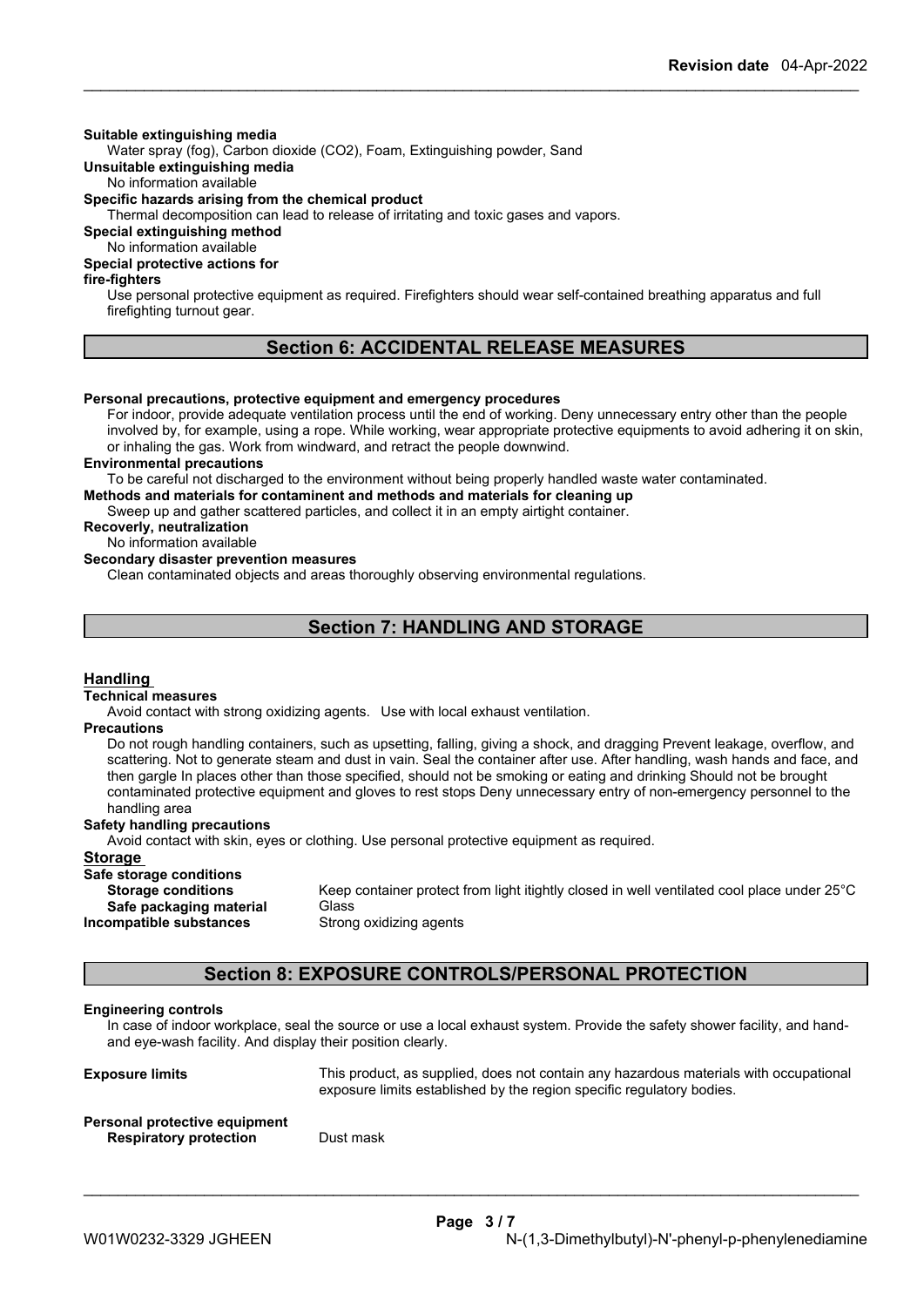# **Hand protection**<br> **Eye protection**<br> **Eye protection**<br> **Protective eyeglas Skin and body protection** Long-sleeved work clothes

protective eyeglasses or chemical safety goggles

**General hygiene considerations**

Handle in accordance with good industrial hygiene and safety practice.

# **Section 9: PHYSICAL AND CHEMICAL PROPERTIES**

| Form                                                   |                                                             |
|--------------------------------------------------------|-------------------------------------------------------------|
| Color                                                  | dark brown - dark brown or dark purplish brown              |
| Appearance                                             | shot or crystalline powder                                  |
| Odor                                                   | no data available                                           |
| Melting point/freezing point                           | 44.0-54.0 $\degree$ C                                       |
| Boiling point, initial boiling point and boiling range | 164 °C                                                      |
| <b>Flammability</b>                                    | no data available                                           |
| <b>Evaporation rate:</b>                               | no data available                                           |
| Flammability (solid, gas):                             | no data available                                           |
| Upper/lower flammability or                            |                                                             |
| explosive limits                                       |                                                             |
| Upper:                                                 | no data available                                           |
| Lower:                                                 | no data available                                           |
| <b>Flash point</b>                                     | 204 $^{\circ}$ C                                            |
| Auto-ignition temperature:                             | no data available                                           |
| Decomposition temperature:                             | no data available                                           |
| рH                                                     | no data available                                           |
| Viscosity (coefficient of viscosity)                   | no data available                                           |
| <b>Dynamic viscosity</b>                               | no data available                                           |
| <b>Solubilities</b>                                    | Ethanol, acetone: soluble. water: practically insoluble, or |
|                                                        | insoluble.                                                  |
| n-Octanol/water partition coefficient: (log Pow)       | no data available                                           |
| Vapour pressure                                        | no data available                                           |
| <b>Specific Gravity / Relative density</b>             | 1.1                                                         |
| Vapour density                                         | no data available                                           |
| <b>Particle characteristics</b>                        | no data available                                           |

# **Section 10: STABILITY AND REACTIVITY**

### **Stability**

**Reactivity** no data available **Chemical stability** May be altered by light. **Hazardous reactions** None under normal processing **Conditions to avoid** Extremes of temperature and direct sunlight **Incompatible materials** Strong oxidizing agents **Hazardous decomposition products** Carbon monooxide (CO), Carbon dioxide (CO2), Nitrogen oxides (NOx)

# **Section 11: TOXICOLOGICAL INFORMATION**

### **Acute toxicity**

|                                                                                                                  | <b>Chemical Name</b> | Oral LD50 | <b>Dermal LD50</b> | <b>Inhalation LC50</b> |
|------------------------------------------------------------------------------------------------------------------|----------------------|-----------|--------------------|------------------------|
| $N-(1,3-Dimethylbutyl)-N'-phenyl$<br>N/A<br>893 mg/kg (<br>>7,940 mg/kg (Rabbit)<br>(Rat<br>l-p-phenvlenediamine |                      |           |                    |                        |

| <b>Chemical Name</b>                                      | Acute toxicity -oral- source<br><b>information</b> | information           | source information    |
|-----------------------------------------------------------|----------------------------------------------------|-----------------------|-----------------------|
| N-(1,3-Dimethylbutyl)-N'-phenyl-p-p Based on the NITE GHS |                                                    | Based on the NITE GHS | Based on the NITE GHS |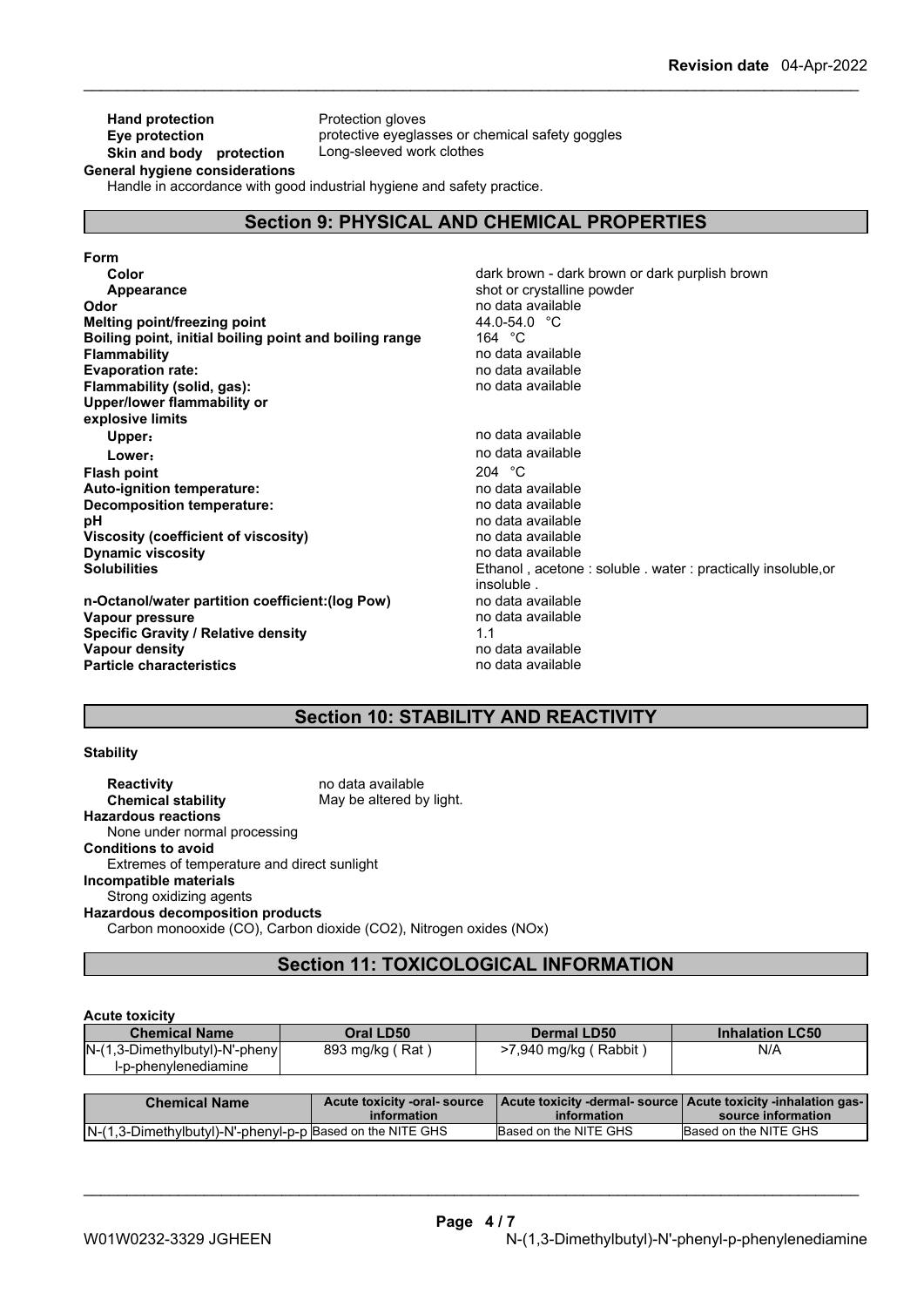| ----------<br>٦e<br>יומו י<br>ю | - ---<br>$-0.117$<br>،rır<br>этіс<br><br>วนแอ | $-1$<br>วsults<br>`atio.<br>sın | . .<br>sults<br>- -<br>$ C  \leq$<br>atic<br>п. |
|---------------------------------|-----------------------------------------------|---------------------------------|-------------------------------------------------|
|                                 |                                               |                                 |                                                 |

| <b>Chemical Name</b>                                      | <b>Acute toxicity -inhalation</b> |                          | <b>Acute toxicity -inhalation dust-Acute toxicity -inhalation mist-</b> |
|-----------------------------------------------------------|-----------------------------------|--------------------------|-------------------------------------------------------------------------|
|                                                           | vapor-source information          | source information       | source information                                                      |
| N-(1,3-Dimethylbutyl)-N'-phenyl-p-p Based on the NITE GHS |                                   | Based on the NITE GHS    | Based on the NITE GHS                                                   |
| henvlenediamine                                           | classification results.           | Iclassification results. | Iclassification results.                                                |

# **Skin irritation/corrosion**

| <b>Chemical Name</b>                               | Skin corrosion/irritation source information         |
|----------------------------------------------------|------------------------------------------------------|
| N-(1,3-Dimethylbutyl)-N'-phenyl-p-phenylenediamine | Based on the NITE GHS classification results.        |
| Serious eye damage/ irritation                     |                                                      |
| <b>Chemical Name</b>                               | Serious eye damage/irritation source information     |
| N-(1,3-Dimethylbutyl)-N'-phenyl-p-phenylenediamine | Based on the NITE GHS classification results.        |
| Respiratory or skin sensitization                  |                                                      |
| <b>Chemical Name</b>                               | Respiratory or Skin sensitization source information |
| N-(1,3-Dimethylbutyl)-N'-phenyl-p-phenylenediamine | Based on the NITE GHS classification results.        |
| <b>Reproductive cell mutagenicity</b>              |                                                      |
| <b>Chemical Name</b>                               | germ cell mutagencity source information             |
| N-(1,3-Dimethylbutyl)-N'-phenyl-p-phenylenediamine | Based on the NITE GHS classification results.        |
| Carcinogenicity                                    |                                                      |
| <b>Chemical Name</b>                               | <b>Carcinogenicity source information</b>            |
| N-(1,3-Dimethylbutyl)-N'-phenyl-p-phenylenediamine | Based on the NITE GHS classification results.        |

### **Reproductive toxicity**

| <b>Chemical Name</b>                                                                                | Reproductive toxicity source information    |
|-----------------------------------------------------------------------------------------------------|---------------------------------------------|
| Based on the NITE GHS classification results.<br>N-(1,3-Dimethylbutyl)-N'-phenyl-p-phenylenediamine |                                             |
| <b>STOT-single exposure</b>                                                                         |                                             |
| <b>Chemical Name</b>                                                                                | STOT -single exposure- source information   |
| Based on the NITE GHS classification results.<br>N-(1,3-Dimethylbutyl)-N'-phenyl-p-phenylenediamine |                                             |
| <b>STOT-repeated exposure</b>                                                                       |                                             |
| <b>Chemical Name</b>                                                                                | STOT-repeated exposure- source information  |
| Based on the NITE GHS classification results.<br>N-(1,3-Dimethylbutyl)-N'-phenyl-p-phenylenediamine |                                             |
| <b>Aspiration hazard</b>                                                                            |                                             |
| <b>Chemical Name</b>                                                                                | <b>Aspiration Hazard source information</b> |
| Based on the NITE GHS classification results.<br>N-(1,3-Dimethylbutyl)-N'-phenyl-p-phenylenediamine |                                             |

# **Section 12: ECOLOGICAL INFORMATION**

## **Ecotoxicity**

| <b>Chemical Name</b>              | Algae/aguatic plants | Fish                         | Crustacea            |
|-----------------------------------|----------------------|------------------------------|----------------------|
| $N-(1,3-Dimethylbutyl)-N'-phenyl$ | EC50 : 0.6 mg/L/96h  | LC50 : 0.4 mg/L/96h (Lepomis | EC50 : 0.51 mg/L/48h |
| l-p-phenylenediamine              | (Pseudokirchneriella | macrochirus)                 | (Daphnia magna)      |
|                                   | subcapitata)         |                              |                      |

# **Other data**

| <b>Chemical Name</b>                                                                    | Short-term (acute) hazardous to the | Long-term (chronic) hazardous to the |  |
|-----------------------------------------------------------------------------------------|-------------------------------------|--------------------------------------|--|
|                                                                                         | aquatic environment source          | aquatic environment source           |  |
|                                                                                         | information                         | information                          |  |
| N-(1,3-Dimethylbutyl)-N'-phenyl-p-phenylenediamine Based on the NITE GHS classification |                                     | Based on the NITE GHS classification |  |
|                                                                                         | results.                            | lresults.                            |  |

# **Persistence and degradability** No information available<br>**Bioaccumulative potential** No information available **Bioaccumulative potential Mobility in soil**<br> **Hazard to the ozone laver** Mo information available<br>
No information available **Hazard** to the ozone layer **Mobility**

# **Section 13: DISPOSAL CONSIDERATIONS**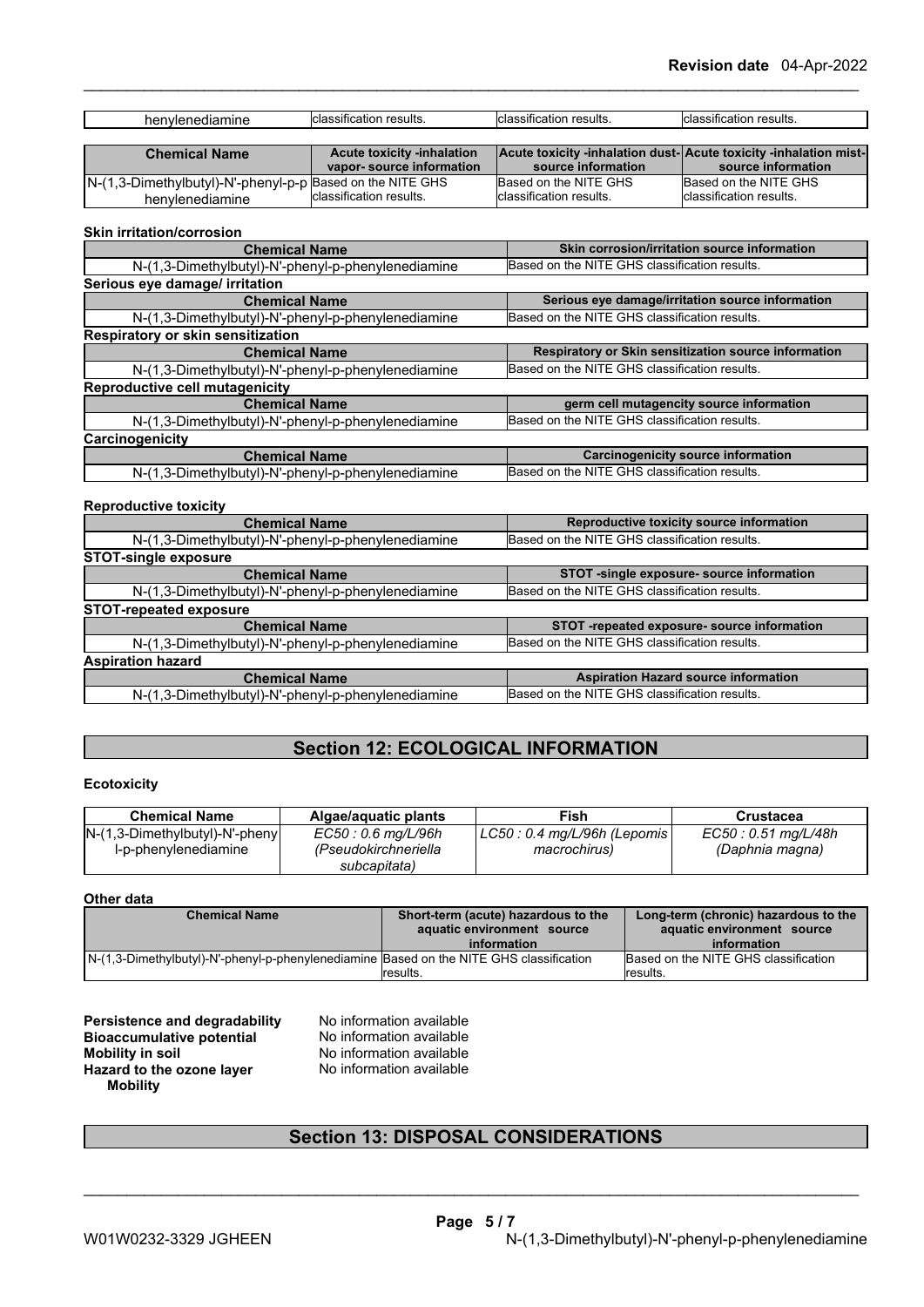### **Waste from residues**

Disposal should be in accordance with applicable regional, national and local laws and regulations. **Contaminated container and contaminated packaging**

Disposal should be in accordance with applicable regional, national and local laws and regulations.

# **Section 14: TRANSPORT INFORMATION**

| <b>ADR/RID</b>                   |                                                                                                            |  |
|----------------------------------|------------------------------------------------------------------------------------------------------------|--|
| <b>UN number</b>                 | <b>UN3077</b>                                                                                              |  |
| Proper shipping name:            | Environmentally hazardous substance, solid, n.o.s.<br>(N-(1,3-Dimethylbutyl)-N'-phenyl-p-phenylenediamine) |  |
| UN classfication                 | 9                                                                                                          |  |
| <b>Subsidiary hazard class</b>   |                                                                                                            |  |
| Packing group                    | Ш                                                                                                          |  |
| <b>Marine pollutant</b>          | Yes                                                                                                        |  |
| <b>IMDG</b>                      |                                                                                                            |  |
| UN number                        | <b>UN3077</b>                                                                                              |  |
| Proper shipping name:            | Environmentally hazardous substance, solid, n.o.s.<br>(N-(1,3-Dimethylbutyl)-N'-phenyl-p-phenylenediamine) |  |
| UN classfication                 | 9                                                                                                          |  |
| <b>Subsidiary hazard class</b>   |                                                                                                            |  |
| Packing group                    | III                                                                                                        |  |
| <b>Marine pollutant (Sea)</b>    | Yes                                                                                                        |  |
| Transport in bulk according to   | No information available                                                                                   |  |
| Annex II of MARPOL 73/78 and     |                                                                                                            |  |
| the IBC Code                     |                                                                                                            |  |
| <b>IATA</b>                      |                                                                                                            |  |
| <b>UN number</b>                 | <b>UN3077</b>                                                                                              |  |
| Proper shipping name:            | Environmentally hazardous substance, solid, n.o.s.<br>(N-(1,3-Dimethylbutyl)-N'-phenyl-p-phenylenediamine) |  |
| UN classfication                 | 9                                                                                                          |  |
| <b>Subsidiary hazard class</b>   |                                                                                                            |  |
| Packing group                    | III                                                                                                        |  |
| <b>Environmentally Hazardous</b> | Yes                                                                                                        |  |
| <b>Substance</b>                 |                                                                                                            |  |

# **Section 15: REGULATORY INFORMATION**

| <b>International Inventories</b>                |                                                                                        |
|-------------------------------------------------|----------------------------------------------------------------------------------------|
| <b>EINECS/ELINCS</b>                            | Listed                                                                                 |
| <b>TSCA</b>                                     | Listed                                                                                 |
|                                                 |                                                                                        |
| Japanese regulations                            |                                                                                        |
| <b>Fire Service Act</b>                         | Not applicable                                                                         |
| <b>Poisonous and Deleterious</b>                | Not applicable                                                                         |
| <b>Substances Control Law</b>                   |                                                                                        |
| Industrial Safety and Health Act Not applicable |                                                                                        |
| Regulations for the carriage                    | Noxious Substances (Ordinance Art.3, Ministry of Transportation Ordinance Regarding    |
| and storage of dangerous                        | Transport by Ship and Storage, Attached Table 1)                                       |
| goods in ship                                   |                                                                                        |
| <b>Civil Aeronautics Law</b>                    | Misellaneous Dangerous Substances and Articles (Ordinance Art. 194, MITL Nortification |
|                                                 | for Air Transportation of Explosives etc., Attached Table 1)                           |
| <b>Pollutant Release and Transfer Class 1</b>   |                                                                                        |
| <b>Register Law</b>                             |                                                                                        |
| (~2023.3.31)                                    |                                                                                        |
| Class 1 - No.                                   | 230                                                                                    |
| <b>Pollutant Release and Transfer</b>           | Class 1                                                                                |
| <b>Register Law</b>                             |                                                                                        |
| (2023/4/1)                                      |                                                                                        |
| Class 1 - No.                                   | 230                                                                                    |
|                                                 |                                                                                        |